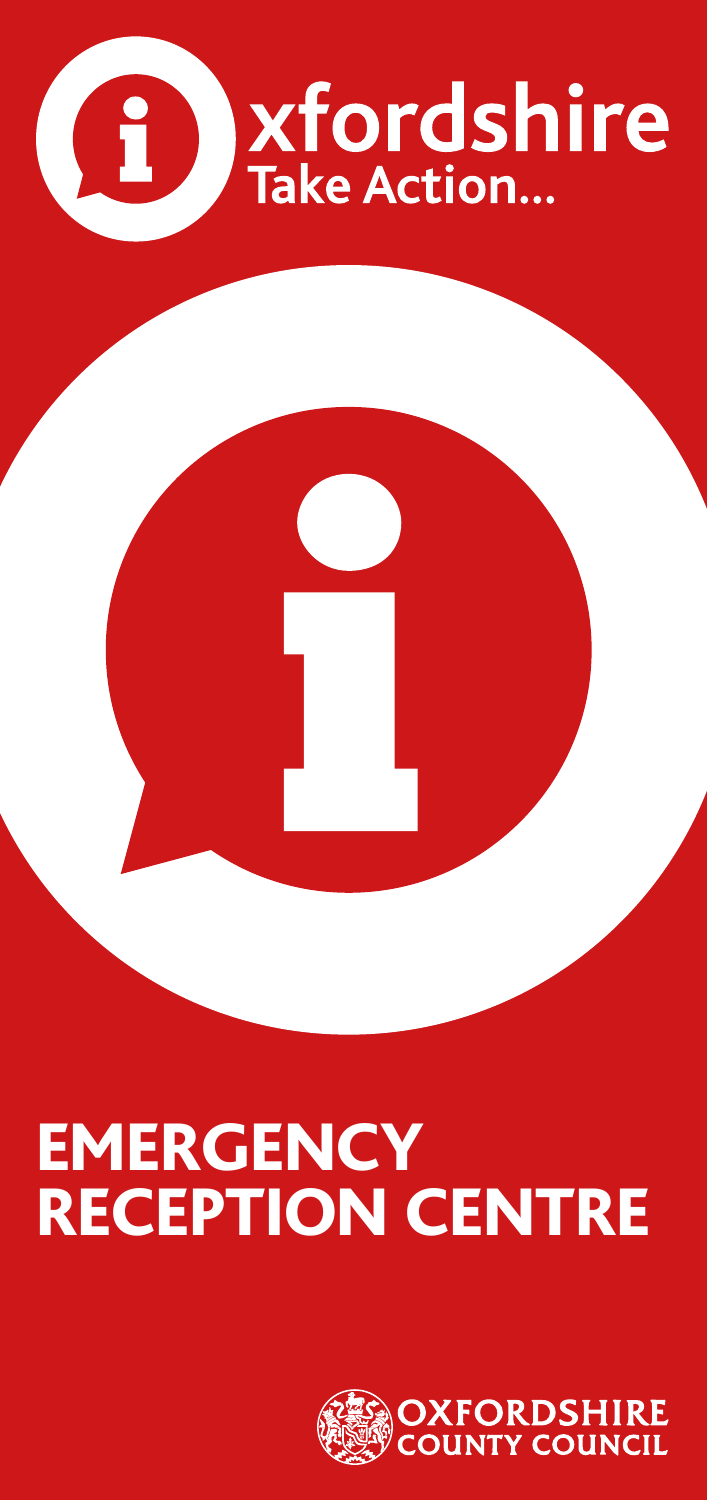#### **Welcome**

Welcome to this Emergency Reception Centre which is managed by the local authority. The manager of the reception centre is easily identified by their high-visibility vest.

The purpose of the reception centre is to offer immediate assistance and help you identify suitable accommodation while the current incident means you cannot return home. Light refreshments, toilets and information will be available.

**If you do decide to leave the centre, please leave contact details at the reception desk in case we need to contact you.**

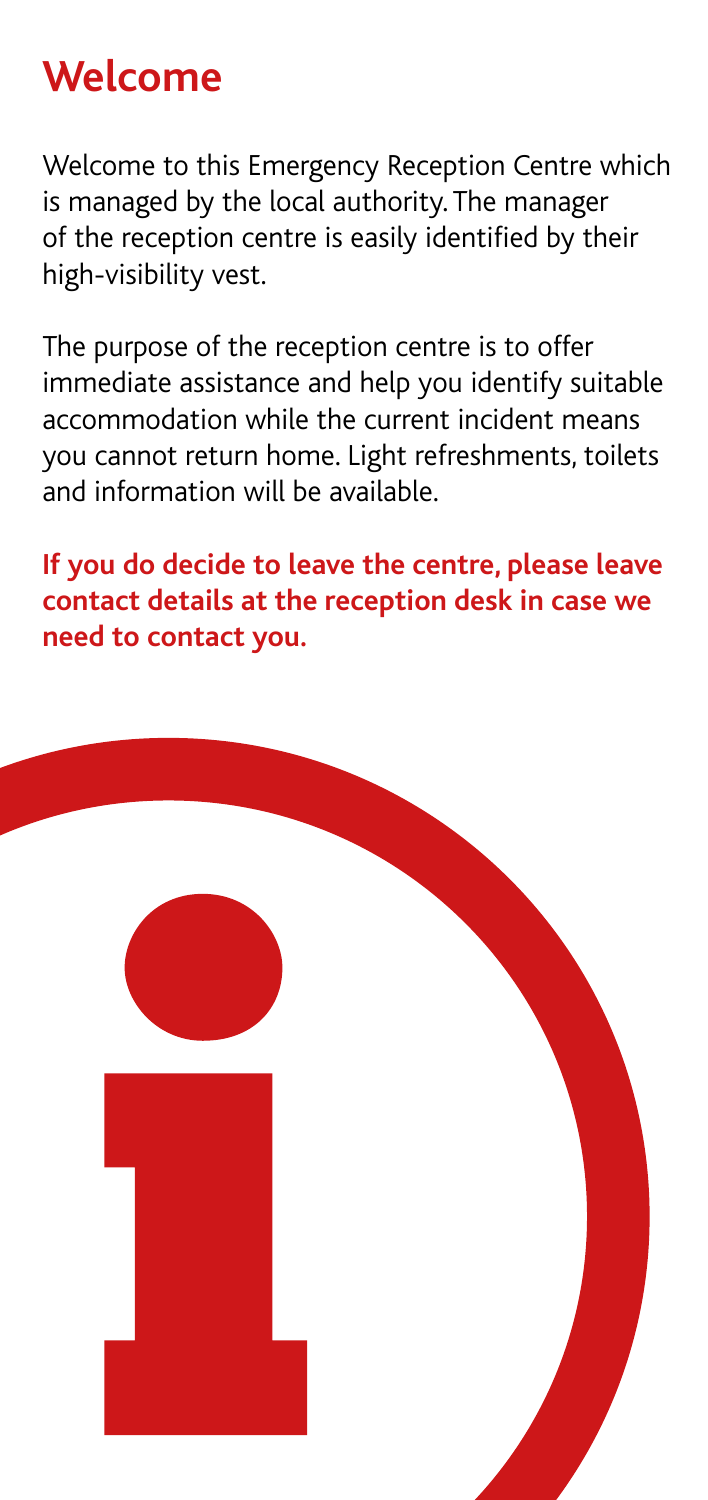## **Registration**

Please register as soon as possible. A member of staff will fill in a form so we can record who is in the reception centre. We may share this information with partner agencies if necessary.

- **O** Medication: if you require any medication, please inform the staff when registering.
- **O** Pets: we ask you to care for your pets and do not leave them unattended.

#### **What next?**

If you are unable to return to your home, the best option is to contact relatives or friends to see if you can stay with them.

If you have insurance, contact them to see if they will arrange accommodation for you. We may be able to provide you with a phone line.

#### **If you still require assistance with accommodation:**

Please speak to the Housing Officer at the Emergency Reception Centre as soon as possible. Please remember that this will be assistance to find basic accommodation.

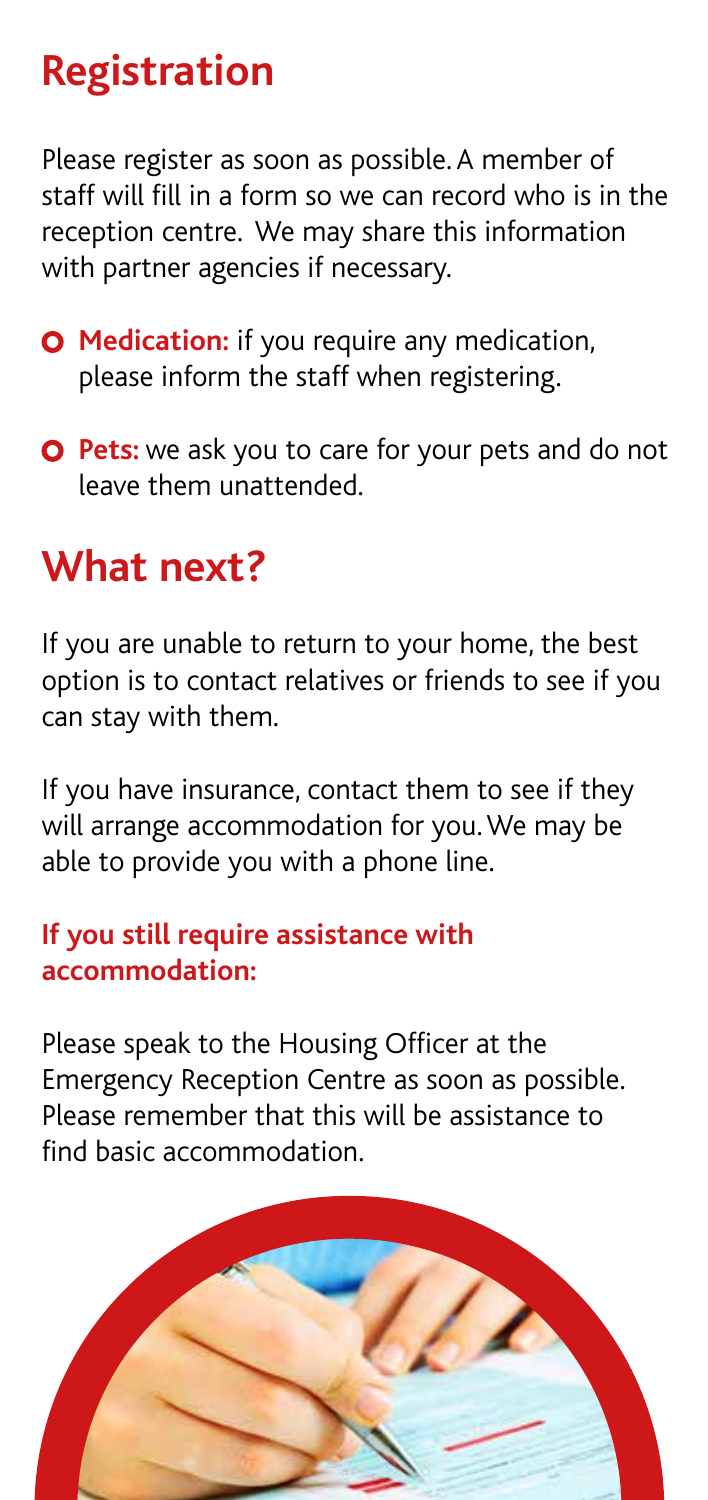# **Children**

Whilst at the Reception Centre, children remain the responsibility of the parents or carers.

Please tell us if you need help contacting local schools and nurseries. In some circumstances it may be safer for children to stay in school until the end of the school day. Please remember that schools are well equipped to look after children.

# **Friends and family**

Telephones may be available to help you contact your next of kin, depending on the incident.

# **Other requests**

If you require a place to practice your religion or you need a quiet area, please ask a member of staff. Please understand that this is an emergency and we cannot always accommodate all requests.

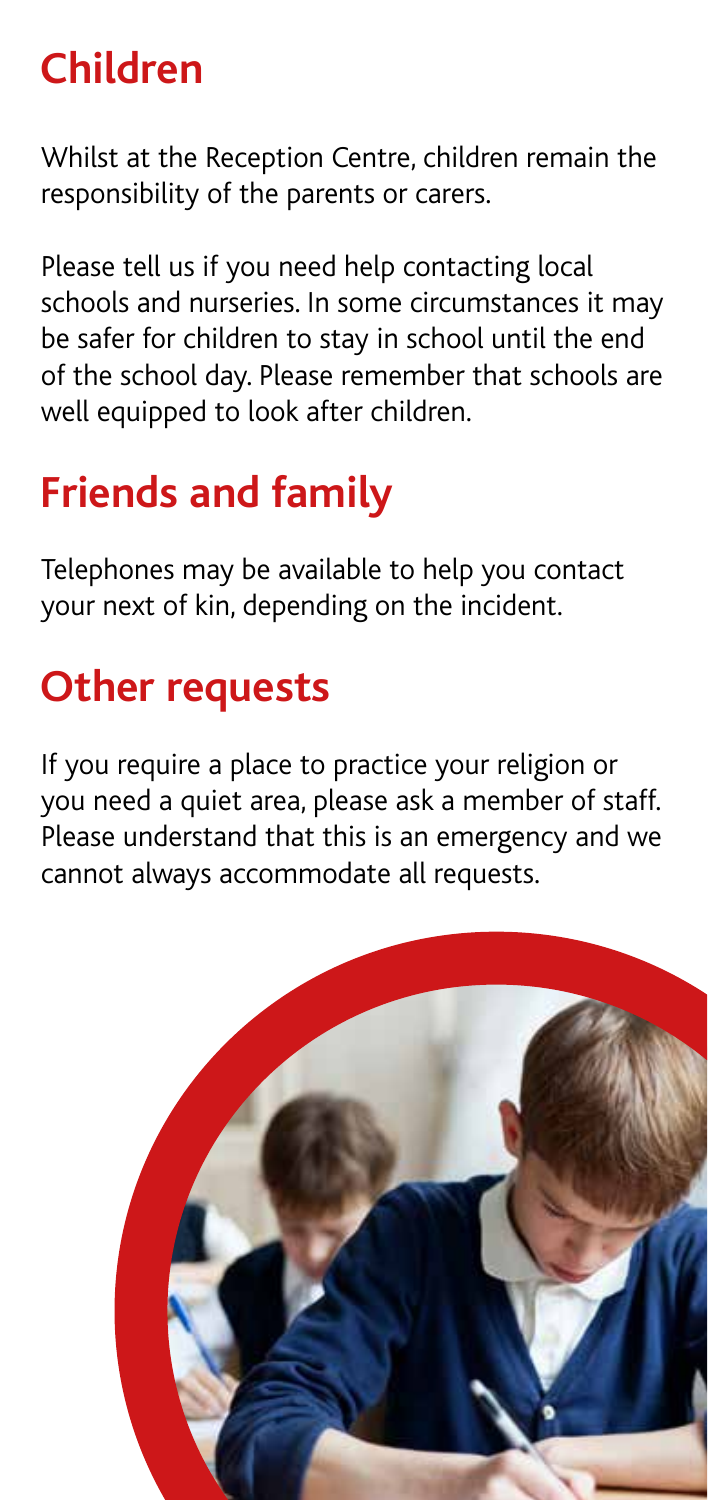# **What you can do**

- **O** If you have any questions, please ask.
- **O** If you have any problems, please tell us.
- **O** Please respect other Reception Centre users.
- **O** Please respect the staff; they are trying to make you as comfortable as possible. Many are volunteers, giving up their time to assist during this incident.
- O If you leave the reception centre, please let reception know.

### **Information**

Our staff will provide regular updates when information is made available.

If possible, tune into local radio stations as they may be providing information.

**BBC Oxford** - 95.2 FM **Jack FM** - 106 FM **Jack FM 2** - 107.9 FM **Banbury Sound** - 107.6 FM